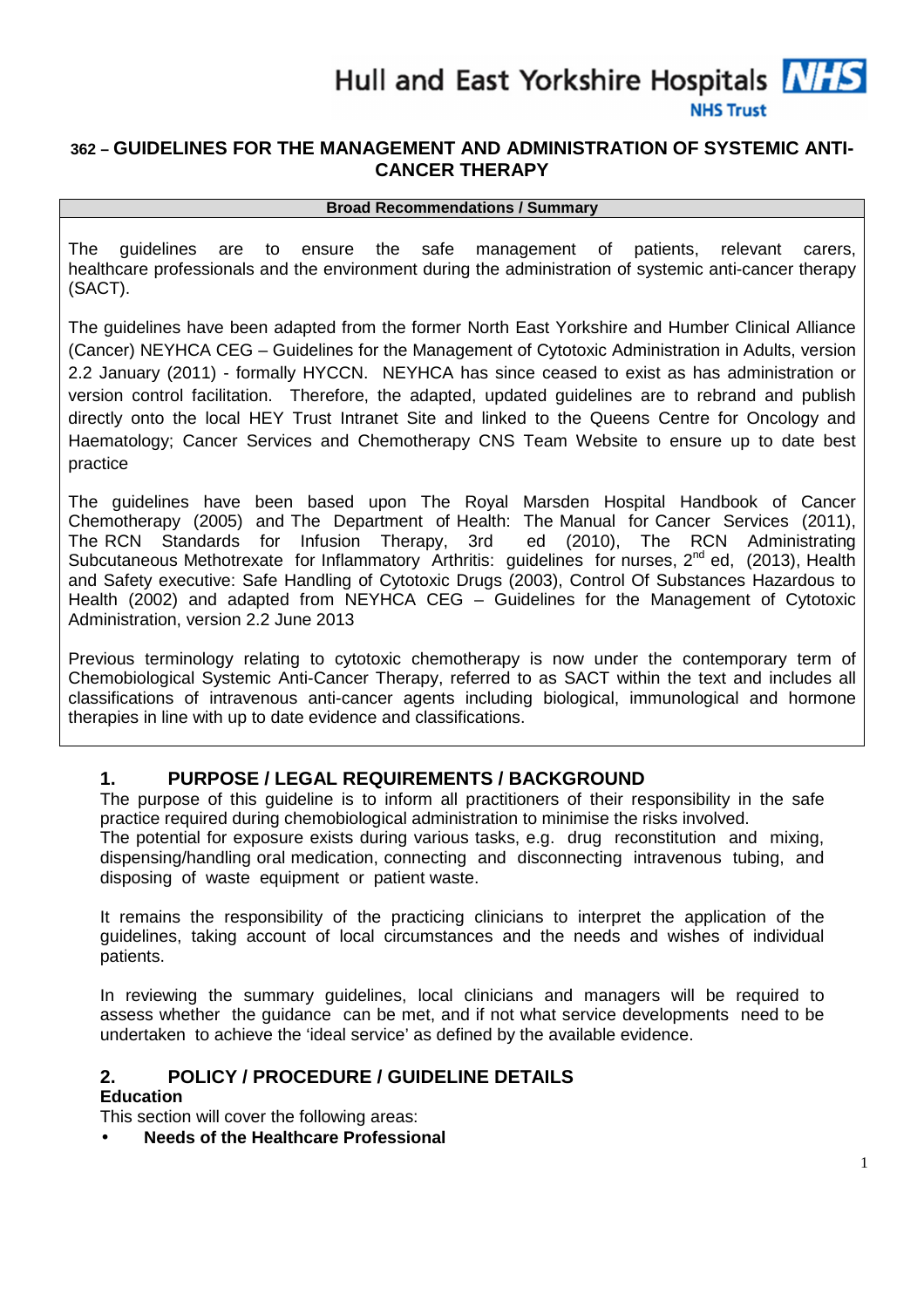- **Needs of the Patient**
- **Principles of Safe Practice**

#### **Responsibilities**

All staff required to handle, administer or care for patients receiving systemic anti-cancer drugs must have access to appropriate information, education and training. The nurse administering chemobiological agents should have knowledge of the disease process, drug classification, indications, actions, side-effects, adverse reactions, method of administration, rate of delivery, treatment goal, drug properties and specific drug calculations of dose and volume relative to age and body surface area.

Only staff, recipients or carers who are able to demonstrate and understand basic principles of safe

practice should handle chemobiological drugs or its waste products.

Staff members must have access and be familiar with:

Local Trust Policies

- Correct Identification of Patients & Service Users
- **Drug Policy**
- Disposal & Waste Management
- Control of Substances Hazardous to Health Health & Safety at Work Policy
- **Resuscitation**
- **Spillage**

NMC 2015 Standards for Medicines Management

NMC 2015 The Code: standards of conduct, performance and ethics for nurses and midwives

Qualified practitioners who are required to undertake the administration of chemobiological drugs must be able to demonstrate competence and experience using the correct techniques for less toxic drugs.

Yearly updates of continuing education, training and supervised practice will monitor that qualified professionals undertaking administration of systemic anti-cancer drugs have sufficient knowledge and experience to demonstrate competence in the administration of systemic anticancer therapies including:

- Drug names
- Short and long term side-effects
- **Toxicity**
- Complications
- Dose ranges related to different routes of administration
- Common regimens
- Particular health risks of handling specific drug

Nurses must demonstrate their competency on an annual basis and keep written records of their training and competency reviews.

Nurses who have direct patient contact will demonstrate skilled communication with the patient and family concerning:

- Aim of treatment.
- Relevant drugs and the regimen.
- Experience of receiving the specific drugs/regimen.
- Managing the short and long term effects, toxicity and complications.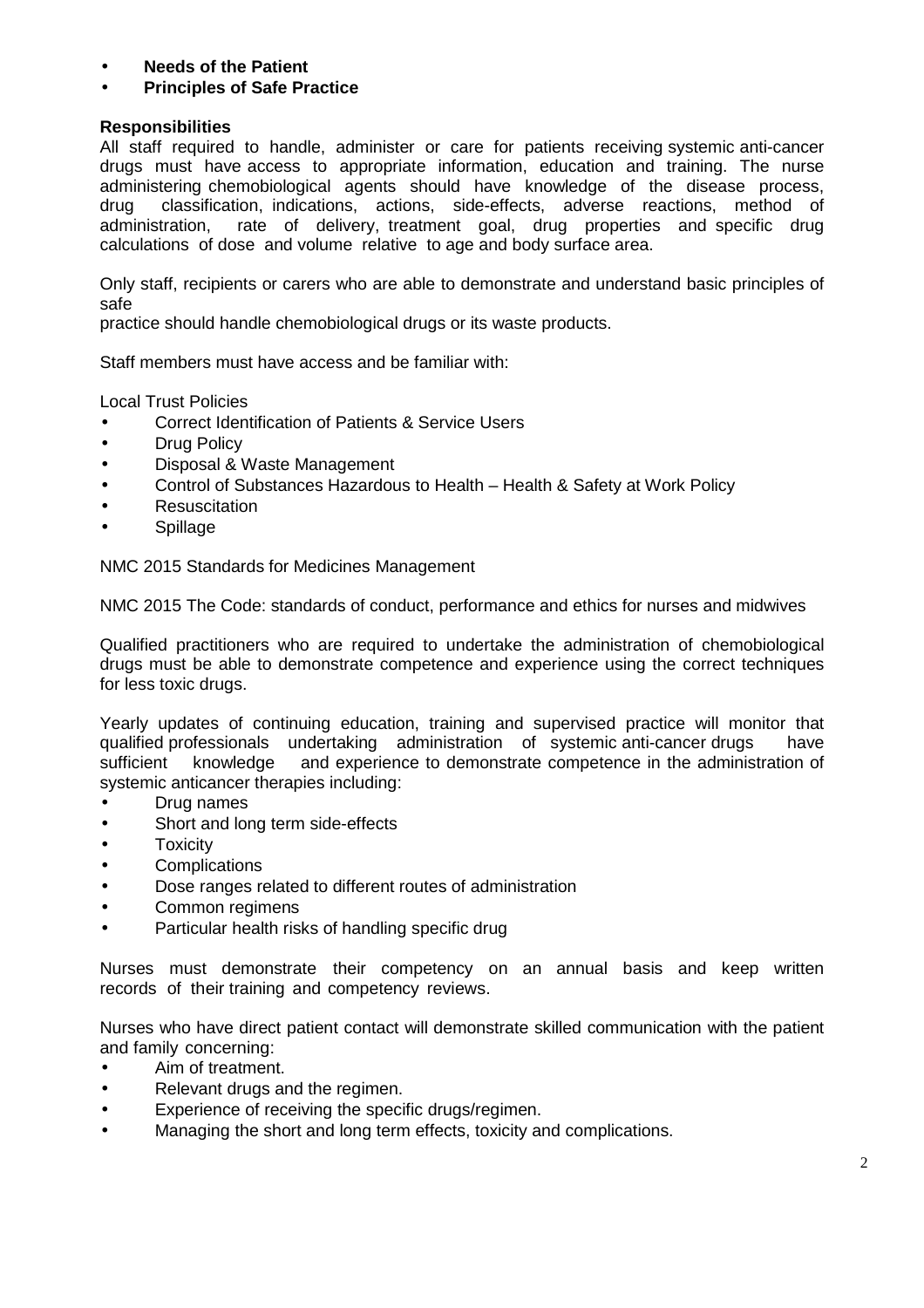- Therapeutic approaches to managing the health and well-being of the patient.
- Recipient/carer education regarding agreed self-care activities, including handling systemic anticancer drugs and waste.

Use of mechanical or electronic devices must comply with Local Trust Policy. Staff must complete training in the use of mechanical intra-venous infusion devices and have their competency assessed and recorded.

The safe use of central lines should be set out within the local CVC guidelines for Oncology and Haematology. All staff involved in the care and management of these lines should undertake formal training and assessment in aseptic techniques.

All staff must demonstrate an ability to take responsibility for their own health and safety, and that of others. Staff members will also understand the consequences of their actions for themselves and others.

Nurses will need to demonstrate their ability to find further information and advice ensuring their own knowledge is up-to date including awareness of relevant legislation, of local and national codes of practice.

#### **Only nursing staff that have completed the competency based chemotherapy training are involved in the training for the safe handling of intrathecal chemobiological drugs.**

Medical staff who are expected to prescribe or administer chemobiological d rugs should:

- Have a period of teaching and supervision facilitated by the Lead Clinician who will assess their competency to prescribe chemotherapy
- Medical staff who administer intrathecal chemotherapy must undergo training and assessment, facilitated by the Lead Clinician, and their name must appear on the intrathecal register

## **3. COMPETENCE**

Competence must be related to demonstrating safe practice in the context of meeting individual patient's needs. This incorporates the tasks which an individual is expected to perform, and must include:

- Understanding of the rationale and principles of safe practice
- Use of appropriate handling techniques effectively
- Use of appropriate equipment effectively
- Handling mishaps and complications effectively
- Applying knowledge, skills and experience to give care appropriate to the individual patient.

Educators must be academically and clinically qualified, and demonstrate effective evidence based clinical expertise.

Staff who do not administer systemic anticancer therapy should have access to training in:

- Disposal of chemobiological waste, including bodily fluids
- The procedure for dealing with spillage
- Management of infusion devices
- **Extravasation procedure**

#### **4. VERIFICATION PROCEDURE**

Systemic anticancer therapy must be prescribed on ARIA. The prescription must be authorised by an appropriately qualified doctor i.e. Clinical Oncologist/Haematologist or senior specialist registrar specialising in Haematology or Oncology according to agreed protocols.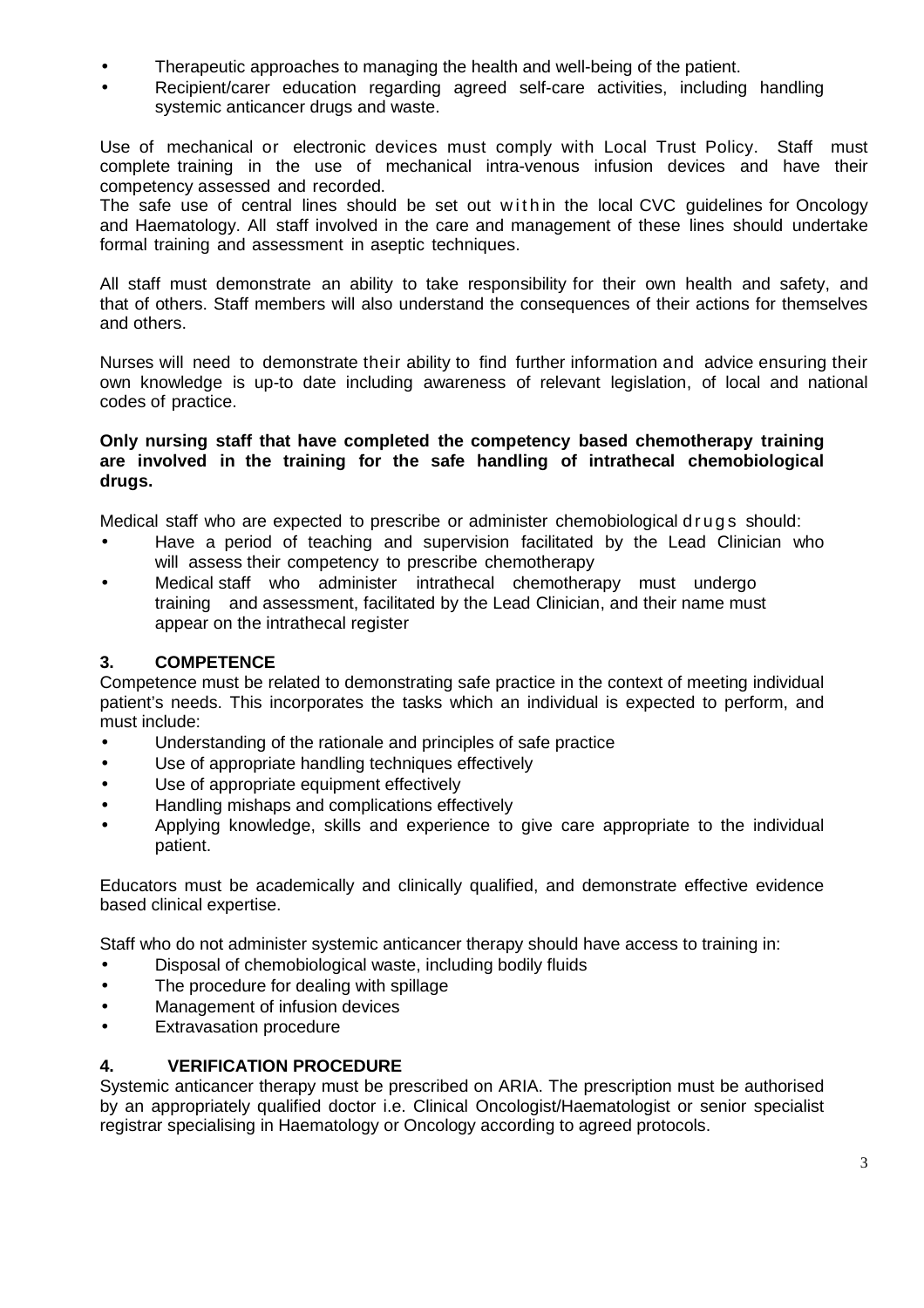The prescription chart must contain the following information in addition to patient's identification and on all drugs labelled:

- Height
- **Weight**
- Body surface area
- Critical test results i.e. Haematology and biochemistry results
- Regimen and individual drug identification
- Diluents and dilution volumes, and any hydration
- Supportive drugs must be identified and given as per prescription
- Administration route and duration for each individual drug
- Cycle number
- The administration as per the schedule within the cycle
- Information on any modifications and cumulative doses should be identified on ARIA/prescription chart and in the patient's medical notes.

Further checks prior to administration should include a history of toxicities and complications from previous cycles, and clarification that the minimum physical and investigational requirements of the patient are being met.

Whenever possible all bolus chemotherapy and majority of chemotherapy infusions should be initiated Monday to Friday 9am to 5pm, when consultants, chemotherapy specialist nurses and pharmacists will be more readily available (for exceptions to the rule please see local chemotherapy service normal working hours agreement and local drug policy No CP026). **Intrathecal administration must only occur in normal working hours Monday to Friday 7am - 6.30pm, only by personnel on the intrathecal register (as per local protocol).** 

When regimens take longer than 6 hours these should be commenced during normal working hours and chemotherapy trained nurses should be available for the whole of the planned duration of the regimen.

Chemobiological drugs given outside normal working hours are given in specific and exceptional circumstances. These are subject to discussion with the lead clinicians and would include 5-day regimens that fall over a public holiday period and acutely ill patients e.g. lymphoma, leukaemia and occasionally patients with other aggressive chemo-sensitive malignancies requiring emergency treatment at weekends. A trained chemotherapy nurse must administer the chemotherapy.

Before administration of chemobiological drugs they must be checked by a second registered nurse, pharmacist or registered medical practitioner. Both practitioners must check the following:

- Patient name and date of birth
- Patients HEY/NHS number
- Systemic anticancer regimen
- Expiry date and batch number of drug
- Dose and infusion rate

The results of investigations for the first cycle of treatment must be reviewed by the consultant/senior registrar specialising in Haematology/Oncology before treatment begins. Further cycles can be assessed by a designated nurse led service with agreement from their Lead Clinician, where recognised protocols/guidelines are in place.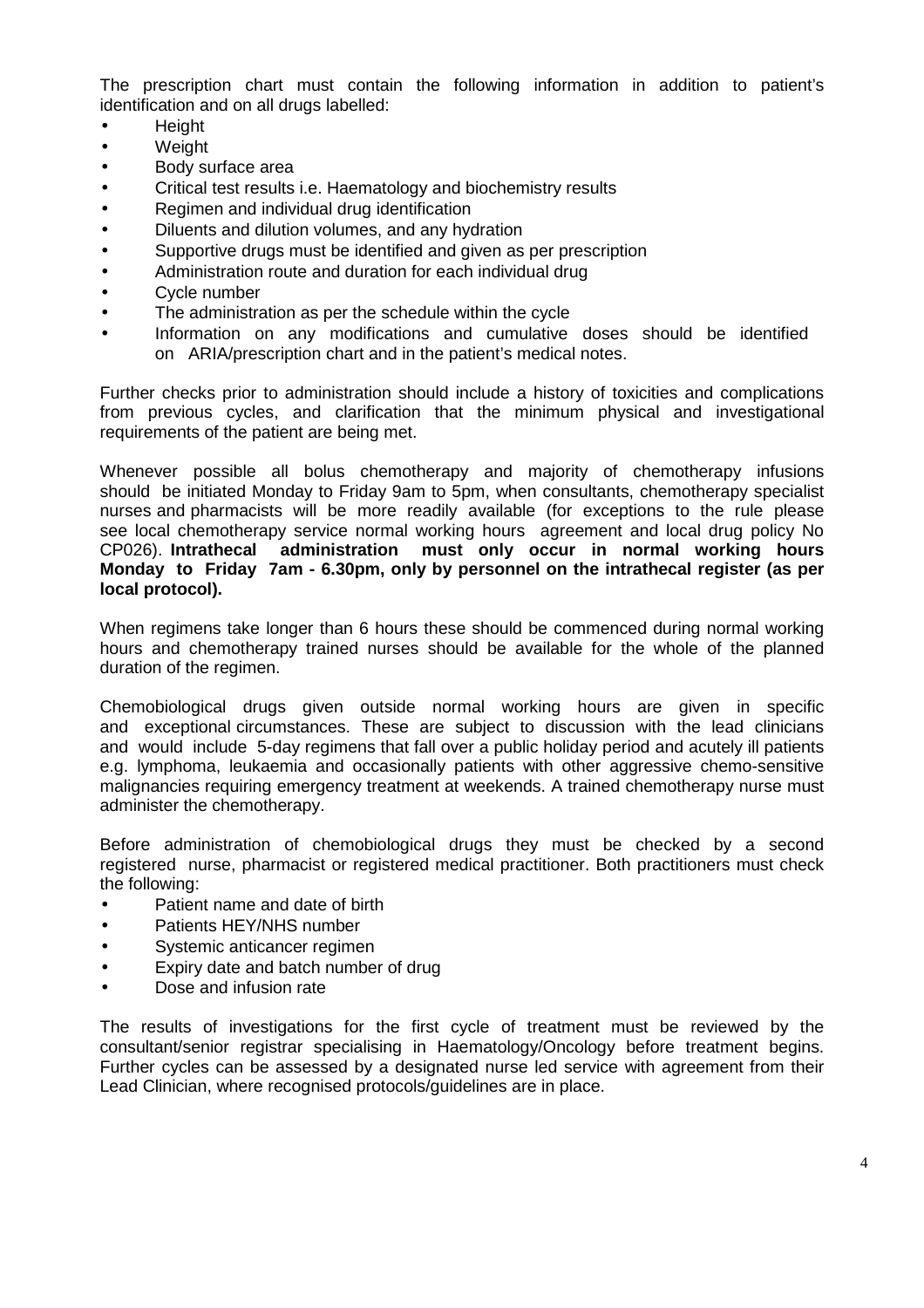## **5. PROCEDURE FOR ADMINISTERING BOLUS AND INFUSIONAL SYSTEMIC ANTICANCER DRUGS**

Prior to the administration, the intravenous access device must be assessed. The following must be checked:

- Patency and backflow of blood
- Patient free from pain at cannula site
- Cannula has not become dislodged
- Integrity and visibility of the site

Prior to the administration of treatment:

- Check the prescription is written clearly and is unambiguous. If necessary clarify with the prescribing doctor.
- Confirm that the prescribing doctor and administrating nurse have reviewed the full blood count, biochemical profile and other regimen relevant investigations, and that the results are within the parameters of the relevant policy.
- Check that the patient has signed the consent form (only necessary for the first course of treatment or if the regime changes during the course of treatment).
- Check that the appropriate anti-emetics have been prescribed and administered.
- When the protocol contains pre-medications or hydration, ensure that these are prescribed and administered.
- Check whether the drugs to be administered are vesicants or non-vesicants, and administer in the correct order i.e. vesicants first
- Explain and discuss the procedure with the patient.
- For each drug to be administered check the following:
	- $\triangleright$  The date of administration: chemobiological agents must be administered on the date stated on the prescription.
	- $\triangleright$  The name of the drug and infusion fluid: prescription and pharmacy label must be identical.
	- $\triangleright$  The drug dose: prescription and pharmacy label must be identical.
	- $\triangleright$  The volume of infusion fluid prescribed must correspond to the volume stated on the label.
	- $\triangleright$  For inpatients and outpatients, check the patient's hospital number and date of birth on the wristband corresponds to the prescription chart and to the label.

(If there are any discrepancies contact the chemotherapy pharmacist or the on call Pharmacist)

- Put on gloves and an apron before commencing the procedure
- Ensure correct infusion rate
- Observe the vein throughout the procedure for signs of infiltration and extravasation
- Flush the device with 0.9% sodium chloride (at least 50 mLs unless otherwise stated) between drugs and after administration
- Dispose of all used equipment according to local infection control and waste disposal policies
- Record details of the administration in the appropriate documents

**NB: when operating a paperless workflow, chemotherapy schedule, treatment history and toxicity assessment should be checked and completed via ARIA oncology system and digital patient record and electronic documentation maintained.** 

**The National Patient Safety Agency report August 2008 recommended that syringes should no longer be used to administer Vinca Alkaloids the prescribed dose should be supplied from the hospital pharmacy in a ready to administer 50ml Minibag of sodium chloride 0.9% and infused over 5 to 10 minutes and monitored throughout for signs of extravasation**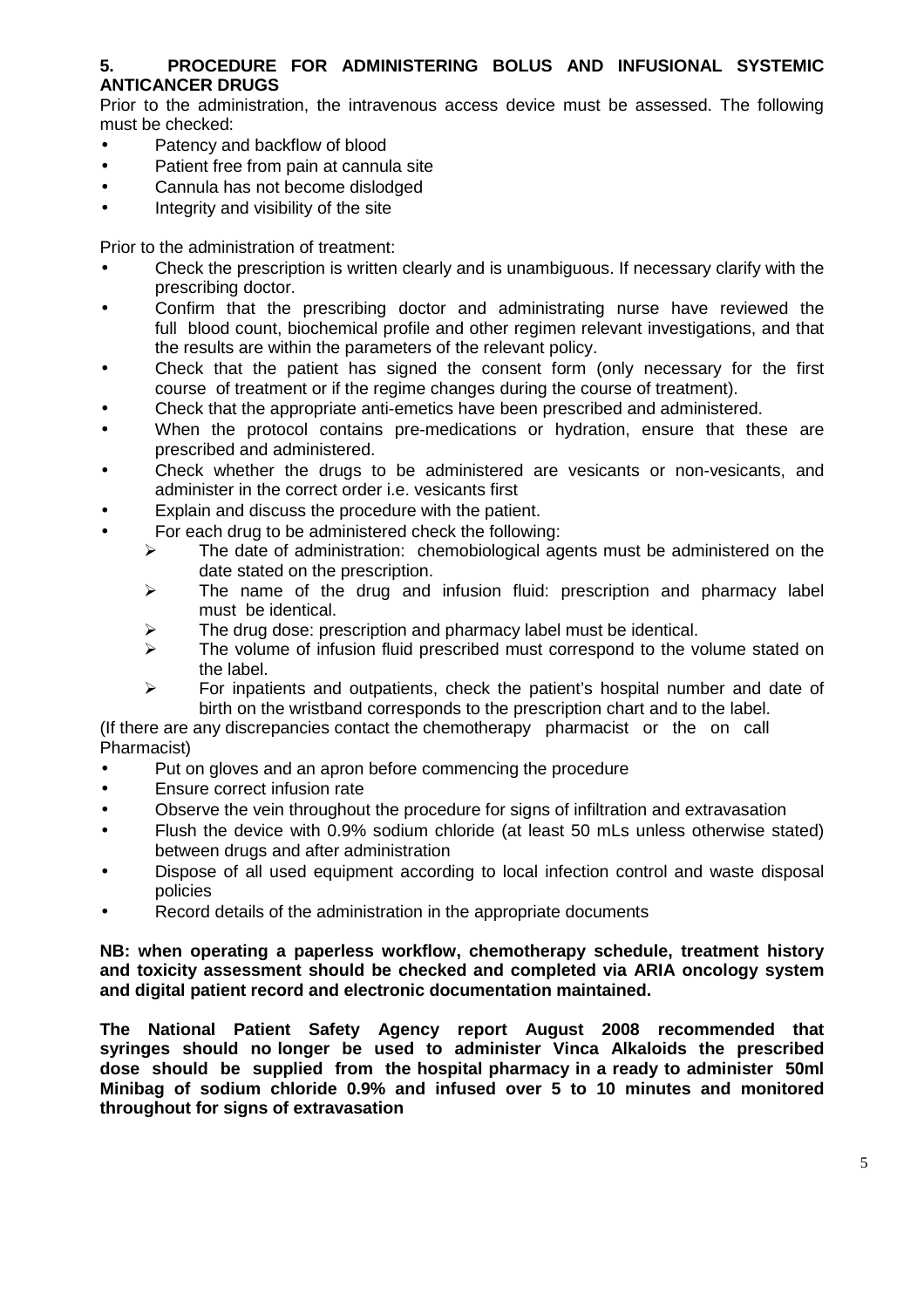## **6. ADMINISTRATION**

## **6.1 Bolus**

- Place all syringe(s) and any other equipment required on a clean trolley.
- Assess venous access.
- Ensure the correct administration rate to prevent speed shock and extra pressure and irritation within the vein.
- Always administer vesicant drugs through a side port of a fast running 0.9% sodium chloride infusion ensuring a fast free flow continues as the drug is administered.
- Monitor the patient's comfort throughout the procedure.
- Record details of the administration on the prescription chart and appropriate documentation.
- Dispose of all used equipment according to local infection control and waste disposal policies.

## **6.2 Intravenous infusions**

- Place giving set(s) and any other required equipment on a trolley. If a special giving set or filter is required, use only those recommended by the manufactures.
- Prime the infusion line with 0.9 % sodium chloride or 5% glucose, dependent on drug compatibility.
- When putting up or changing an infusion bag containing cytotoxic drugs, ensure bag is not attached to drip stand and is at waist height.
- Ensure the correct administration rate to prevent speed shock and extra pressure irritating the vein.
- Monitor the condition and comfort of the patient throughout the procedure and compare these with the expected effects and ask the patient to report any sensations experienced.
- For inpatients, inform ward nurse caring for the patient that a chemobiological drug has been given or is being infused.
- Record details of the administration on the prescription chart and appropriate documents.
- Dispose of all used equipment according to local infection control and waste disposal policies.

## **6.3 Oral**

All oral systemic anticancer treatments whether for in or out patients will be labelled by pharmacy and must include the name and strength of the preparation, full directions on how and when to take them and an indication as to the length of the treatment course. There must be Local Guidelines in place to safeguard the prescribing and dispensing of oral chemotherapy.

Strict adherence to a "no-touch" technique must be used when handling oral preparations of chemobiological drugs.

Under no circumstances should tablets be crushed or halved or the contents of the capsule opened.

## **6.4 AMBULATORY CHEMOTHERAPY**

## **Connecting the Infuser**

- The infuser pump and all the required equipment must be placed upon a trolley.
- Ensure the infuser pump is at room temperature and is intact and not damaged in any way.
- Using an aseptic technique check the central venous access device for patency and flush with
	- 10mls 0.9% sodium chloride.
- Remove the winged luer lock cap from the end of the infuser tubing.
- Check to make sure that liquid (tear drop) has moved to the end of the tubing.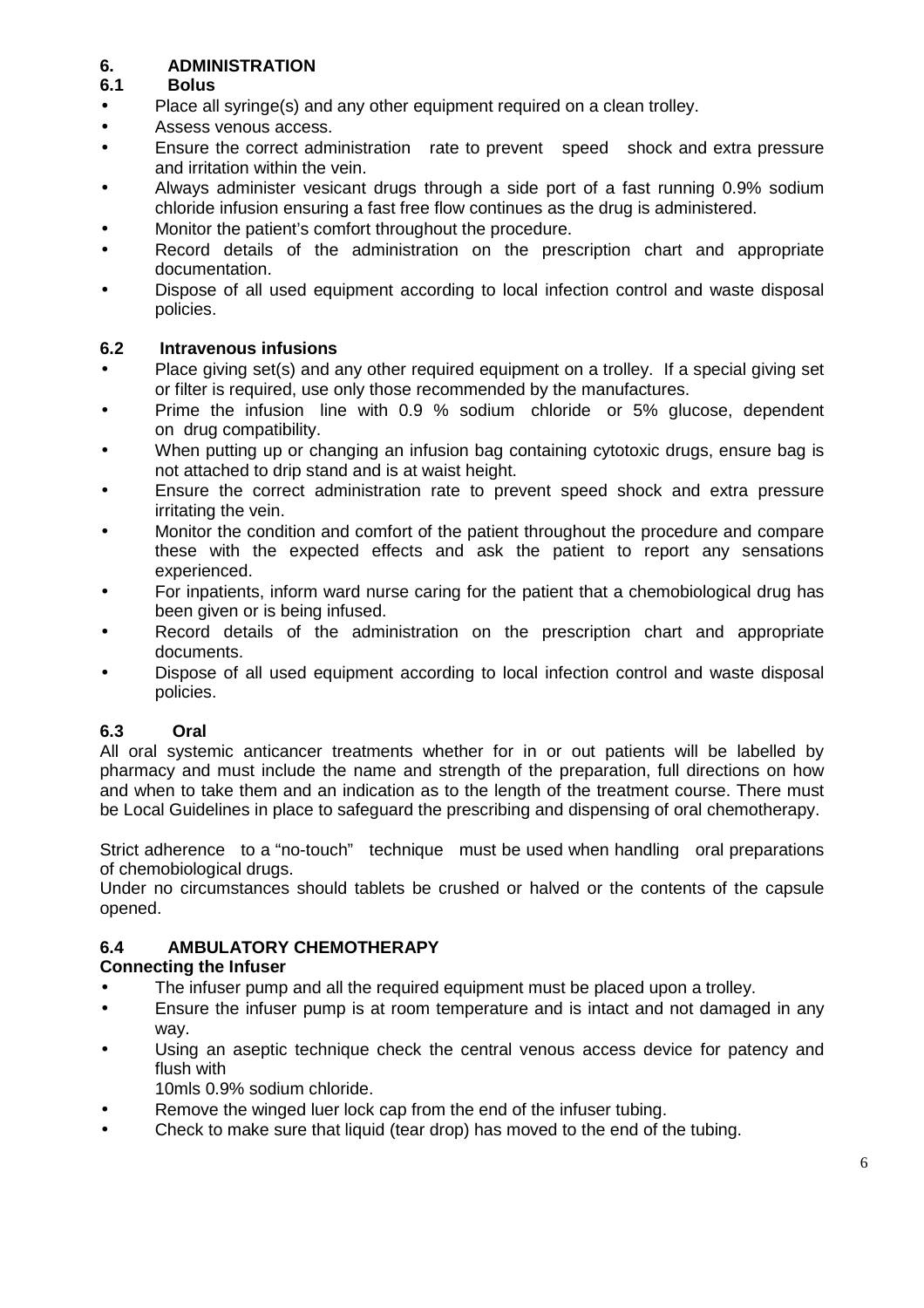- Connect the infuser tubing to the central line with a quarter clockwise turn.
- Place the infuser in its carrying bag and pin it to clothing or put it in a pocket where it will not fall out or get damaged.
- Record details of the administration on the prescription chart and appropriate documentation.

## **Disconnecting the Infuser.**

- Disconnect the infuser pump at the end of the infusion using an aseptic technique.
- Cap off the infuser pump and dispose of the pump according to the infection control and waste disposal policy.
- Flush the central line as per local central venous access device policy and apply a new sterile closed, needle free IV access system (change as per manufacturer's instructions).
- Record details of the administration on the prescription chart and appropriate documentation

#### **6.5 Subcutaneous (SC) and Intramuscular Injection (IM)**

Only a few cytotoxic drugs can be administered via these routes due to a number of factors:

- The irritant nature of the drugs and/or tissue damage
- Incomplete absorption
- Bleeding as a result of thrombocytopenia
- Discomfort of regular injections

Sites should be rotated to prevent local irritation. It is recommended to prepare the skin with an alcohol-impregnated swab, leave for 30 seconds to allow skin to dry before injection.

When a subcutaneous or intramuscular injection has been given the puncture site must be covered with a waterproof dressing.

#### **6.5a Subcutaneous Injections**

It is recommended that subcutaneous administration should be carried out using.

- 26 gauge needle
- length should be 3/8th inch or 8mm
- a pinch technique
- an angle of 90 degrees to the skin
- aspiration is not required prior to injection

#### **6.6 Intrapleural**

The instillation of chemobiological drugs into the pleural cavity

- Explain and discuss the procedure with the patient
- Administer premedication to the patient if prescribed
- Prepare the equipment
- Assist the doctor with instillation of the chemobiological drug and provide support for the patient
- At the end of the procedure clamp the drainage tube and leave for the desired period
- Turn the patient in the following rotation:
- Left side Supine Right side Prone
- Carry out the rotations as instructed
- Observe regularly for patient's comfort. Administer analgesia as prescribed
- Record the patient's respirations and colour at least every 15 minutes for 1 hour, then every

hour until stable, then 4 hourly, or as frequently as the patient's condition dictates. Record

temperature at least 4 hourly.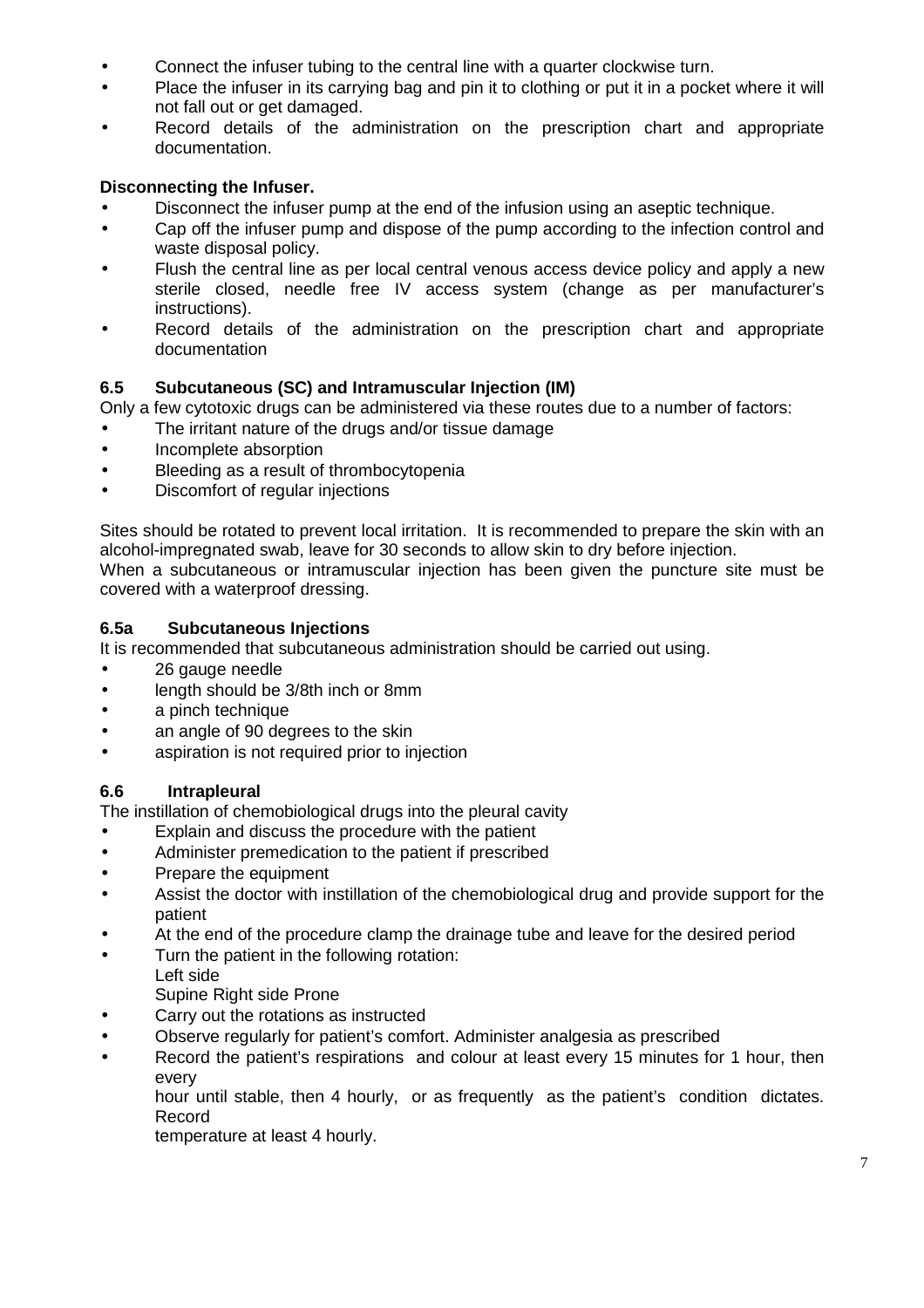- Unclamp the chest tube
- Maintain the underwater seal until a volume of less than 50ml is drained during 24
	- hours for 2 consecutive days or for a maximum of 7 days, or in consultation with medical staff
- Record the colour and amount of fluid drained on the appropriate documents

### **6.7 Intrathecal**

**Intrathecal doses must be separated from other forms of cytotoxic administration. Refer to local policy on prescribing, dispensing, administration, checking and supply of intrathecal chemotherapy and national guidance on the safe administration of intrathecal chemotherapy by the Department of Health 2001.** 

#### **6.8 Intravesicular**

The instillation of chemobiological drugs directly into the bladder via a urinary catheter

- Explain and discuss the procedure with the patient.
- Request the patient to empty their bladder
- Catheterise the patient using an aseptic technique
- Instill the prescribed drug via the urethral catheter allow gravity to instill the chemobiological drug into bladder. Goggles must be worn since flash back can occur.
- Withdraw the catheter from the patient's bladder without disconnecting the syringe or if long terrn catheter then clamp the catheter.
- Turn the patient according to local procedure; allow chemobiological drugs to dwell for 1 hour.
- Record details of the administration on the prescription chart and appropriate documents.
- Dispose of all used equipment according to infection control and disposal of waste policies.
- At the end of the dwell period the patient should be asked to empty their bladder or release clamp and connect a new drainage bag

### **7. HEALTH & SAFETY**

Prior to administering systemic anticancer therapy all clinical and environmental risks should be identified & minimised to ensure the safety of both patients and practitioners. This section highlights factors to consider in managing acute clinical complications and the environment when preparing and administering systemic anticancer therapy.

All areas, in which chemobiological drugs are administered, should contain the following equipment and guidelines that should be regularly checked, easily accessed & displayed within the treatment area:

- Emergency assistance alarm/bell.
- Resuscitation trolley & drugs.
- Anaphylaxis kit or equivalent.
- **Extravasation kit**
- Spillage Kits & eyewash.
- Cytotoxic disposal bags/bins.
- Eye protection should be available in all areas where chemotherapy is administered, and is recommended during administration when there is a risk of spraying, splashing or aerosols.

Protective clothing must always be worn during all types of chemobiological drug handling. There are minimum requirements for the type and degree of protective clothing which are based on possible exposure and type of environment.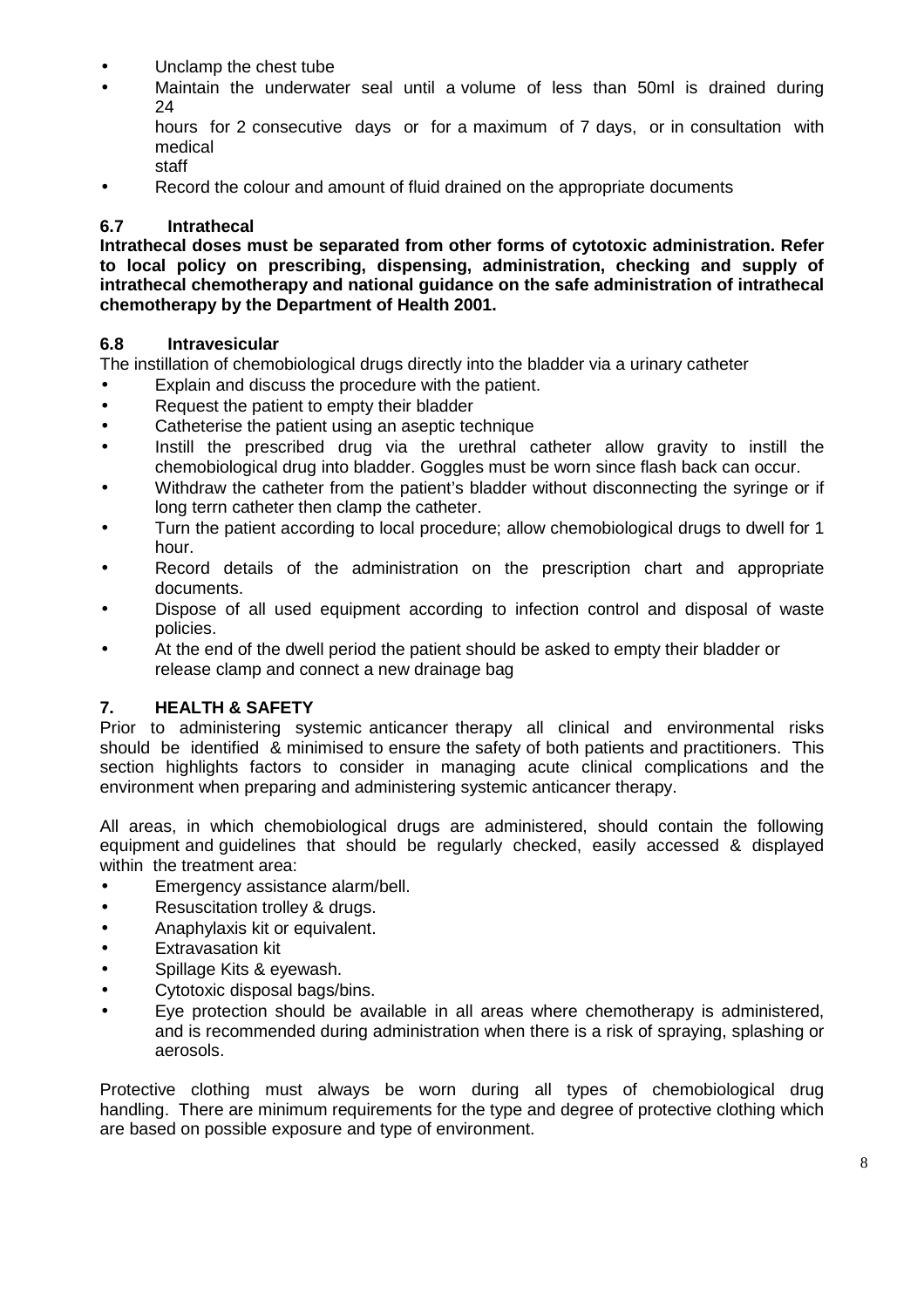## **7.1 Gloves**

Disposable gloves must be worn at all times when handling chemobiological drugs. Wash hands thoroughly before and after using gloves. The key points to consider when selecting gloves are thickness and integrity, as the main factors which affect permeation rates include glove thickness, lipophilicity, the nature of the solvent in which the chemobiological drug is dissolved and glove material composition.

Non-latex and powder free gloves should be worn to reduce the risk of potential allergic reactions. Gloves should be changed every one to two hours, after each patient administration or immediately if contaminated with chemobiological agents or punctured. Double gloving is unnecessary and only required in the case of dealing with a spillage.

## **7.2 Gowns**

Protective water resistant disposable aprons must be worn when administering chemobiological treatment. Disposable plastic aprons will provide limited immediate protection and prevent absorption into clothing when used where splashing or spraying is possible. The apron should be worn for a single procedure and then discarded and disposed of as clinical waste.

## **7.3 Pregnancy in Staff Handling systemic anticancer therapy**

1.Identification of those at risk of occupational exposure to chemobiological drugs through:

- Preparation / reconstitution of chemobiological agents
- Administration of chemobiological drugs
- Handling cytotoxic waste
- Handling patient excreta / body fluids
- Receipt, storage and transportation of chemobiological drugs

2. COSHH (Control of substances Hazardous to Health) assessments should be carried out for each activity involving the handling of chemobiological drugs to assess the level of risk and the adequacy of control measures in place.

3. All staff should be fully informed of the reproductive hazards by:

- Receiving verbal and written information upon induction
- Having access to relevant literature
- Providing opportunity for discussion of any concerns

## 4. Staff Choice:

Pregnant staff or those trying to conceive should:

- Always be offered alternative duties if they choose not to work with chemobiological drugs at this time.
- Managers should have consideration for their staff's perception of the risk of exposure to chemobiological drugs.

5. Reducing the risk:

- As some pregnancies are unplanned, or staff are unwilling to discuss plans for conception, the emphasis should be on clear guidelines to reduce exposure to all staff at all times.
- Staff should be encouraged to discuss plans for pregnancy with their manager in confidence.
- Staff should be advised to inform their manager as soon as a pregnancy is suspected / confirmed.
- Staff who chose not to work with chemobiological drugs at this time must be offered alternative duties.
- To comply with HSE guidance all pregnant staff or those trying to conceive should be removed from duties involving the preparation of chemobiological drugs and a risk assessment completed (HSE 2003).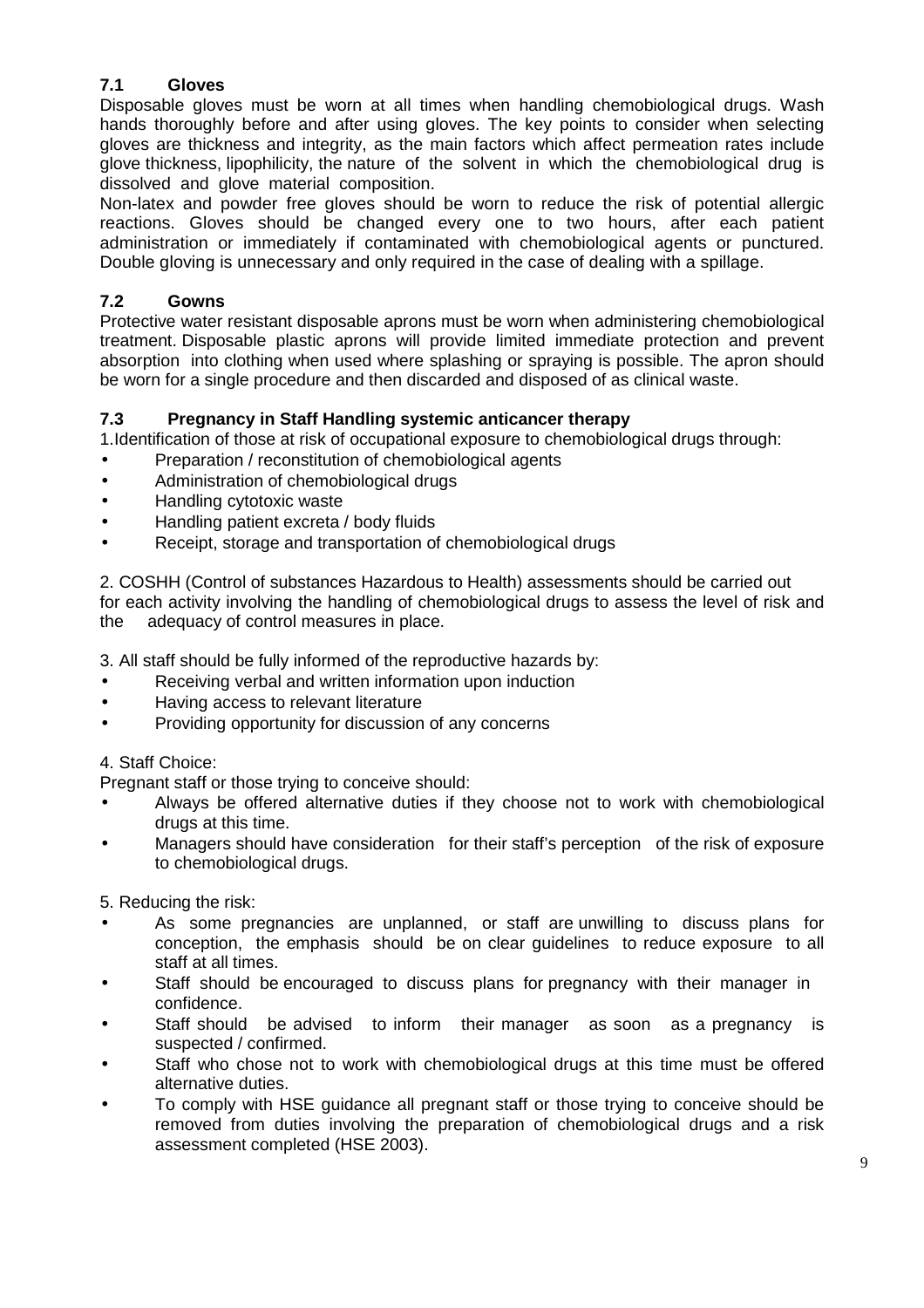- Areas with a perceived high risk of occupational exposure, may wish to consider moving all pregnant staff or those trying to conceive from handling chemobiological drugs.
- A comprehensive documented method of staff education and assessment in safe handling of chemobiological drugs must be in place.
- Safe handling procedures must be audited and documented on a regular basis to ensure staff compliance.

#### **7.4 Safe Handling of Chemobiological therapies in the Home Setting**

Scope of use; oral, IV, IV bolus, SC, IM, ambulatory infusion including nononcology/haematology patients (e.g. Methotrexate in Rheumatoid Arthritis).

Chemotherapy managed by patients, carers and healthcare professionals.

Increased trend towards home treatment with ambulatory chemotherapy and, more recently, oral systemic anticancer therapy.

These developments have introduced issues concerning safe handling in the home during treatment. Patients and/or carers must be given sufficient education, training and guidance to enable them to

handle systemic anticancer therapy safely in the home setting. Verbal and written information should be available.

Overall responsibility for the patient should normally be with the specialist team or prescribing specialist. Community healthcare staff should receive training and be able to demonstrate competency, to manage chemotherapy in the home setting. This competency should be documented.

- A. Transport of systemic anticancer therapy to patient's home:
- Oral systemic anticancer therapy: collected by patient.
- Methotrexate: collected by patient

If carried by car, medicines should be transported securely in the boot. A cytotoxic spillage kit should be carried by all transport cars/vans. Where appropriate, the transport system must be fully validated to ensure maintenance of refrigerated conditions.

For the unfortunate occurrence of any accident involving the transportation vehicle, an information sheet (safety data sheet) should be carried and available for the emergency services, regarding the systemic anticancer therapy being carried.

B. Storage of systemic anticancer therapy in the home:

Safe, secure storage, out of the reach of children, is essential. If refrigerated storage is required, ideally, a separate refrigerator for chemobiological drug storage should be provided. If a separate fridge is not feasible, medication must be stored in a sealed plastic container in the bottom of the refrigerator. There must be no direct contact with food.

C. Administration:

- Oral Medication
- IV bolus, IM, SC
- Ambulatory chemotherapy

Patients requiring oral medication should undertake a competency assessment regarding the safe handling, administration and storage of their medication.

Healthcare professionals involved in administration should be trained specifically for this role. A record of this training should be kept.

For ambulatory chemotherapy: patients and all carers should receive training and information to enable them to:

- Check that the device continues to flow. Identify leakage from the device or line
- Know what to do if there is a problem with the line or device
- Know how to change the devices, medication reservoirs if appropriate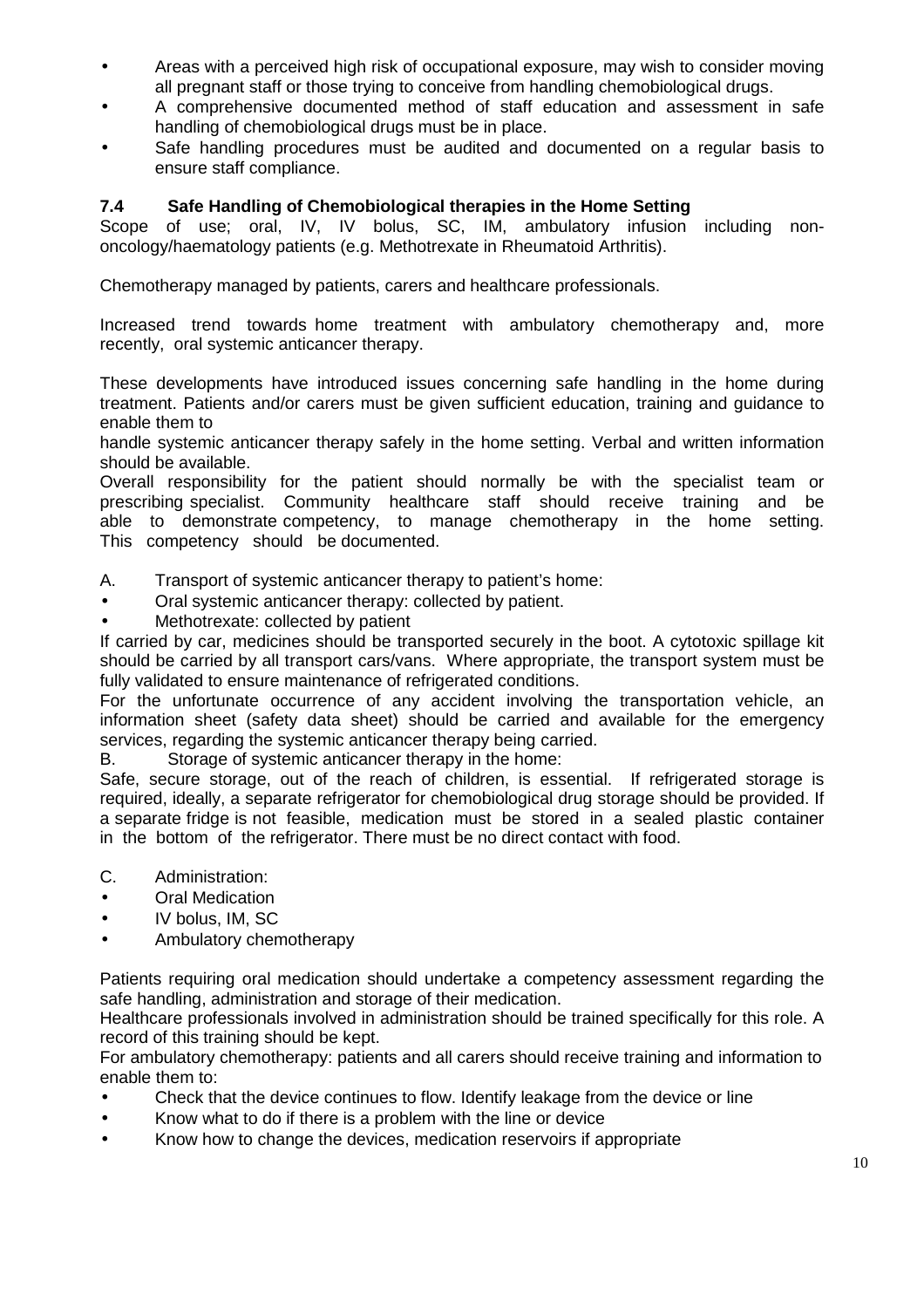- Know how to correctly store the devices
- Discuss practical issues e.g. bathing, showering, how to wear the device, how to sleep with it.
- How to dispose of device, within local Trust policies and guidelines
- How to deal with cytotoxic spillage
- This information should include a 24-hour telephone number for specialist advice. Patients or their carers should be encouraged to use only this source of information

#### D. Disposal of cytotoxic waste:

Approved containers should be provided for cytotoxic waste. These should be stored in a secure area, sealed when full, and labelled to indicate "cytotoxic waste". Once filled, the approved containers should be collected for incineration by the local authority, Home-care Company or the hospital responsible for provision of systemic anticancer treatment.

#### **8 MINIMISING RISK OF & MANAGEMENT OF ANAPHYLAXIS**

The nurse administering treatment should be aware of prevention, recognition and treatment of anaphylaxis and will adhere to:

**Local quidelines** 

#### **8.1 Minimising Risk of Anaphylaxis**

- Staff should be familiar with current best practice guidelines for managing anaphylaxis.
- Nurses should maintain a high level of vigilance in relation to the manifestation of anaphylaxis.
- Nurses should be clear about their specific roles and responsibilities when encountering patients presenting with or experiencing anaphylaxis.
- Nurses should be aware of the chemobiological drugs or known danger zones for anaphylaxis.
- The key to successful management of severe anaphylaxis is appropriate staff education.

#### **8.2 Managing Anaphylaxis**

- Step 1: know drugs, susceptibility recognize early warning signs.
- Step 2: give oxygen (10-15 litres/min), call for help.
- Step 3: follow algorithm in anaphylaxis guidelines, (when to give adrenaline).
- Step 4: continue treatment and support/monitoring post event.

#### **9 MINIMISING RISK OF & MANAGING EXTRAVASATION**

The nurse administering treatment should be aware of prevention, recognition and treatment of extravasation and will adhere to local guidelines

#### **9.1 Minimising risk of Extravasation**

Each patient will be assessed on an individual basis for venous access. The administering nurse should ensure the following when siting the peripheral cannula:

- Previous cannulation history
- Size
- Site
- Position
- Patency
- Integrity
- **Visibility**
- Security (dressings)

All venous access will be confirmed with 0.9% sodium chloride or appropriate compatible fluid and the appropriate giving set attached prior to administering any drugs. The line will be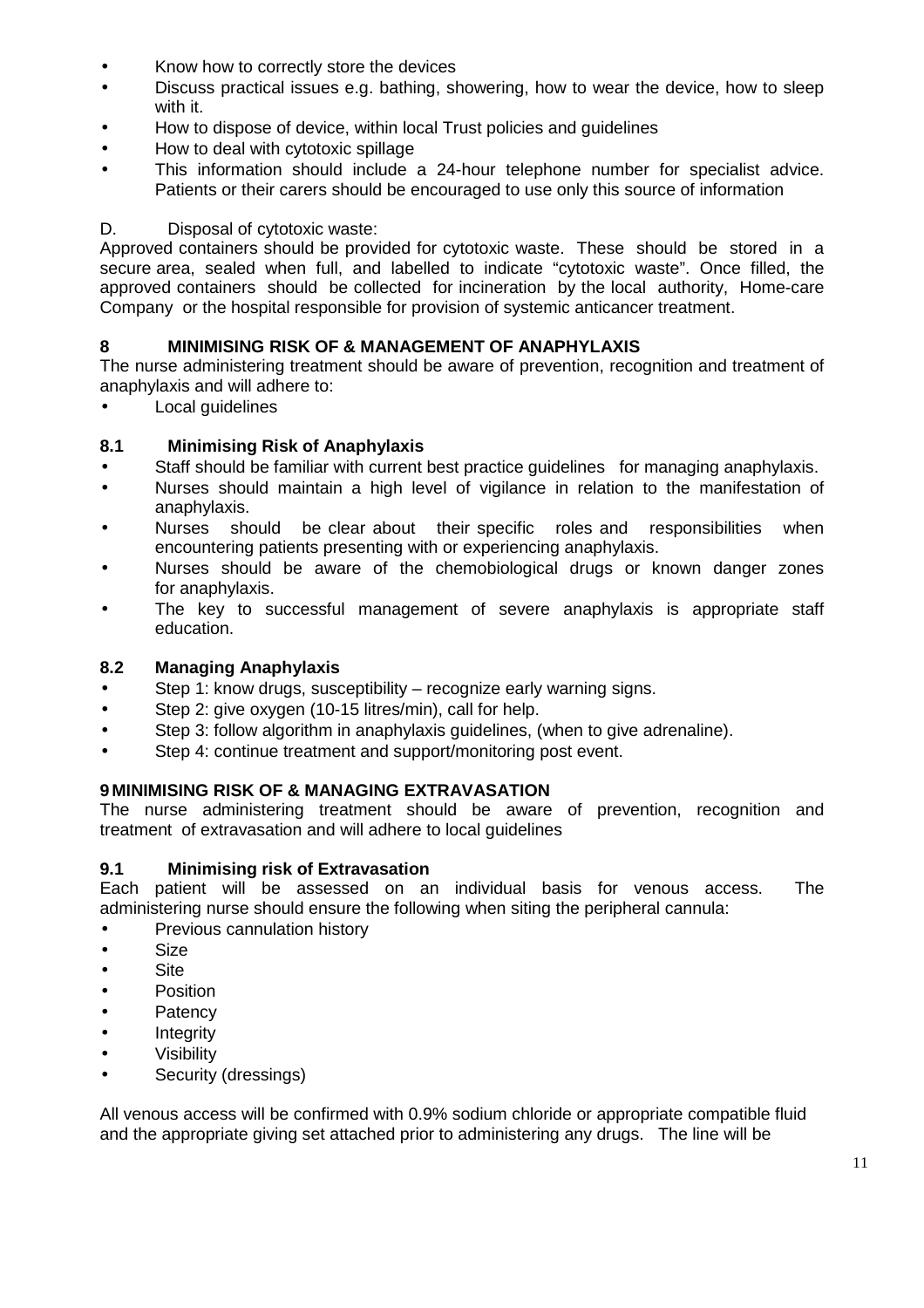checked for patency, confirmation of gravity drip and evidence of backflow prior to, during and after administration.

Drugs will be administered as per policy and prescription and assessed with regard to the following points:

- Potential of drug to irritate vein
- Integrity of the vein
- Type of device used
- Patient comfort and understanding

Vesicant drugs will be given first, once the line is established, as the integrity of the vein is greatest at this time. There should be frequent monitoring of site prior to, during and after administration. The administering nurse will be competent to identify extravasation and distinguish it from other reactions and take appropriate action for the following:

- Pain/burning/stinging at the site
- Leakage at the site
- Flare or blanching at the site
- **Blistering at the site**
- Anaphylaxis
- Allergic reaction
- Phlebitis/venous irritation

## **9.2 Managing Extravasation**

If all the above points have been adhered to the risk of extravasation is minimised. However, extravasation may still occur due to other factors and then it is the prompt, efficient action that is taken immediately that will treat and reverse adverse effects.

The administering nurse will be competent in identifying and managing extravasation. Local guidelines will be available with extravasation kits within easy access in the treatment area.

Any episode of extravasation will be documented in nursing documentation, medical notes, green card and Trust Datix form.

## **10. MINIMISING RISK OF & MANAGEMENT OF SPILLAGE/CONTAMINATION**

The risk of spillage will be minimised by having appropriate training for all staff involved in the administration and handling of systemic anticancer drugs. Persons transporting these drugs will be trained in the action to be taken in the event of spillage.

## **10.1 Minimising risk of Spillage**

Measurements to prevent spillage and contamination will be utilised at all times, including access to protective working environment and equipment:

- Working space
- Wearing of plastic apron
- Wearing of appropriate non-powder gloves
- Availability and use of protective eye glasses/goggles
- Availability and use of protective arm covers

Appropriate administration techniques and guidelines will be adhered to including the use of:

- Luer lock syringes
- No needle policy
- IV fluid bags spiked at waist height
- Ensuring that all fluid is infused
- Well secured lines
- Advice to patients on appropriate precautions
- Disposal of all giving sets, syringes and IV bags in cytotoxic waste bins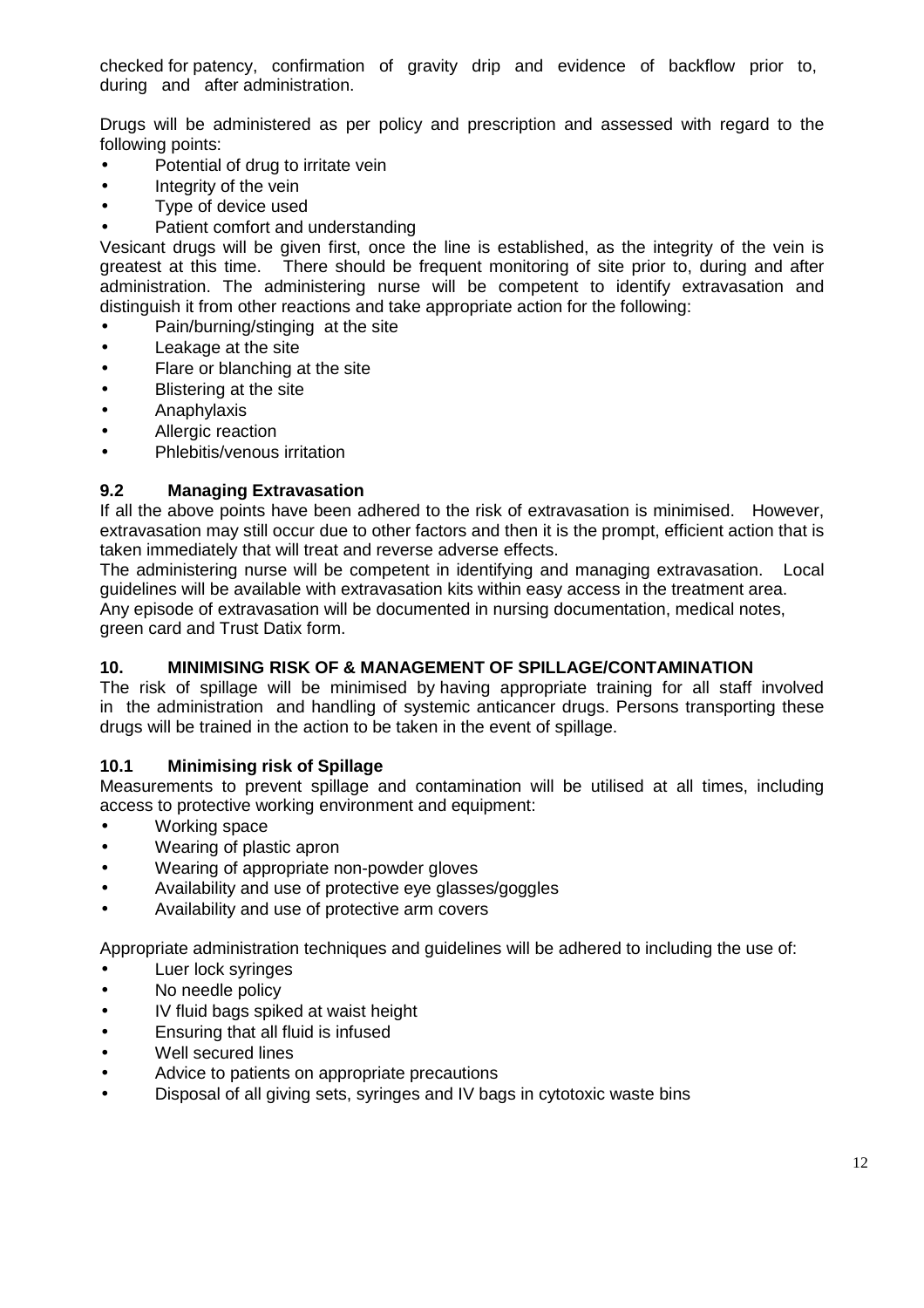## **10.2 Managing Spillage**

Spillage kits containing at least the following items (see local policy) should be available in all areas where cytotoxics are handled:

- **Instructions**
- Industrial thickness gloves
- Overshoes
- Apron and armlets
- Filter face mask
- Absorbent pads/granules
- Scoop

All episodes of spillage will be documented and Datix forms completed both for environment, patient and staff contamination.

### **11 HANDLING & DISPOSAL OF WASTE**

All staff will be aware of risks in handling waste and will adhere to local guidelines and protocols and will contain at least the following:

Cytotoxic waste bins must only be used for the disposal of cytotoxic waste

All waste contaminated with cytotoxic drugs must be disposed of in accordance with Local policies

#### **12 RECOMMENDATIONS**

- All staff involved in the administration of chemobiological drugs should have yearly competency based training updates.
- These guidelines will be used as a standard to internally audit practice on an annual basis.
- Guidelines will be reviewed 3 yearly to ensure they are evidenced based and advocating best practice.

#### **13 PROCESS FOR MONITORING COMPLIANCE**

Qualified staff new to the service will be expected to attend the 3 day Chemotherapy Competency Induction Workshop to be entered into the work based learning Chemotherapy Competency Programme (NEYHCA 2013). The monitoring of compliance with and clinical competency of staff regarding the management and administration of systemic anticancer therapy will be undertaken by the ward/department managers with support from the Chemotherapy Nurse Specialist Team. All nursing staff will complete required competency and will reviewed yearly, with specific regard to systemic anti-cancer therapy administration (Topic 4) and health and safety (Topic 5) Chemotherapy Competency Programme.

The guidelines will be monitored and reviewed as per the cancer standards and Peer review process with advice and support from the Trust Chemotherapy Committee Meeting (CCM) members.

Any administration incidents must be documented accordingly and reported via HEY Trust DATIX system regardless of whether there has been any clinical harm and reviewed by the CCM.

#### **14 REFERENCES**

- Royal College of Nursing (RCN) Clinical Practice guidelines: The Administration of Cytotoxic Chemotherapy (1998)
- The Royal Marsden Handbook of Cancer Chemotherapy (2005)
- The Department of Health: The Manual Of Cancer Service Standards (2011)
- The RCN Standards for Infusion Therapy  $3<sup>RD</sup>$  Ed (2010)<br>• The RCN Administrating Subcutaneous Methotrex
- Subcutaneous Methotrexate for Inflammatory Arthritis: quidelines for nurses  $2^{nd}$  Ed (2013)